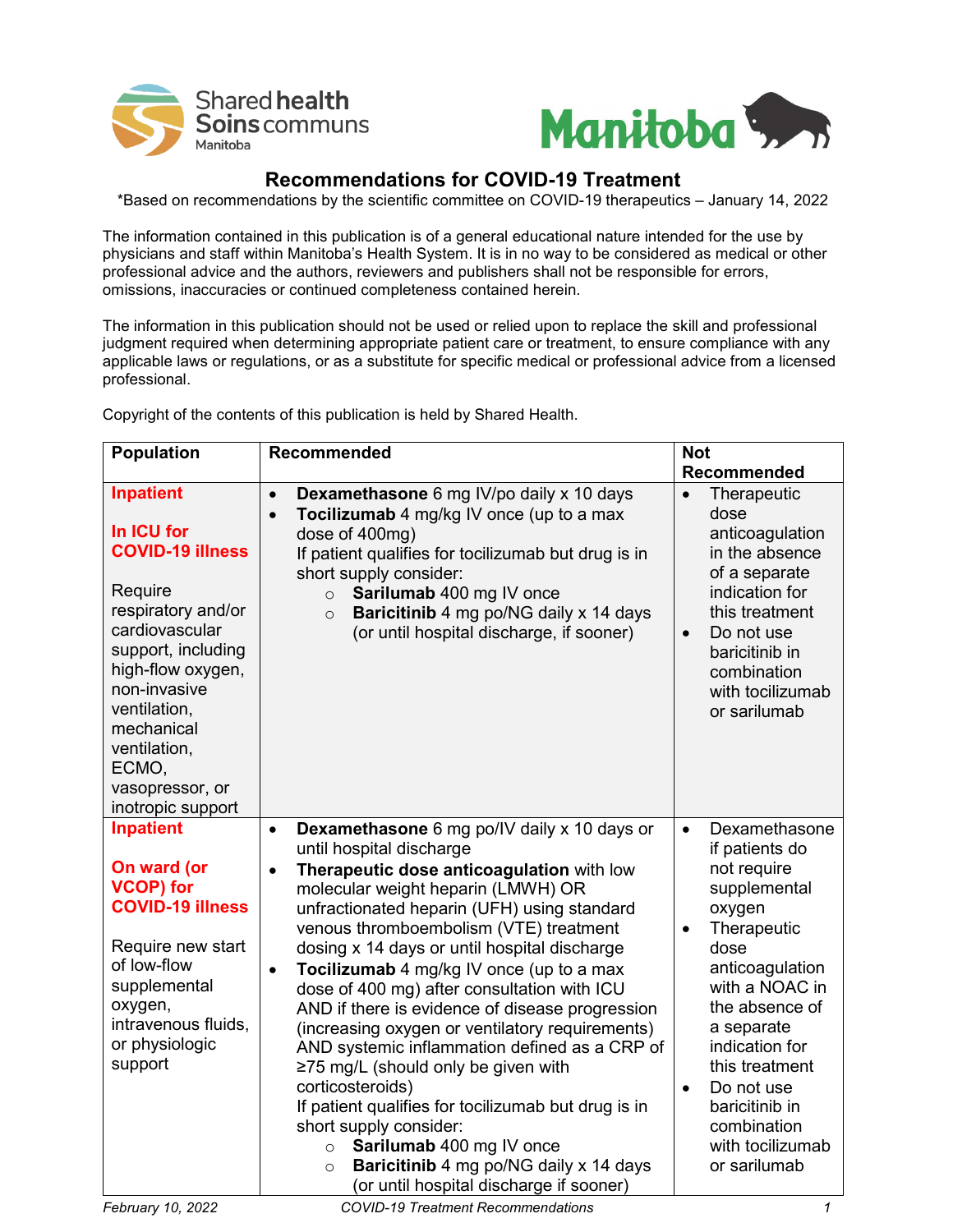



|                                     | Consider Sotrovimab 500 mg IV once if patient<br>$\bullet$<br>Requires low flow oxygen AND<br>$\circ$<br>Duration of COVID-19 symptoms ≤9<br>$\circ$<br>days AND<br>Seronegative for SARS-CoV-2 anti-spike<br>$\circ$<br>antibody within the 9-day symptom<br>window | Routine co-<br>$\bullet$<br>administration<br>of empiric<br>antibiotic(s) |
|-------------------------------------|----------------------------------------------------------------------------------------------------------------------------------------------------------------------------------------------------------------------------------------------------------------------|---------------------------------------------------------------------------|
| <b>Population</b>                   | Recommended                                                                                                                                                                                                                                                          | <b>Not</b><br>Recommended                                                 |
| <b>Inpatient</b>                    | Patients who are mildly symptomatic from<br>COVID-19 and are hospitalized for alternative                                                                                                                                                                            | Same as for<br>mildly ill                                                 |
| <b>On ward</b>                      | reasons may be considered for COVID-19                                                                                                                                                                                                                               | outpatients (see                                                          |
| (hospitalized for                   | treatments if they would have otherwise met criteria                                                                                                                                                                                                                 | below)                                                                    |
| other reasons)                      | in the outpatient setting (Groups 1, 2, 3 or 4). The                                                                                                                                                                                                                 |                                                                           |
|                                     | age limit for Group 4 is lowered to ≥ 40 yrs for all.                                                                                                                                                                                                                |                                                                           |
| <b>Mildly</b>                       | (See Outpatient Section for details)                                                                                                                                                                                                                                 |                                                                           |
| symptomatic for<br>COVID-19; tested |                                                                                                                                                                                                                                                                      |                                                                           |
| positive for SARS-                  |                                                                                                                                                                                                                                                                      |                                                                           |
| CoV-2, but                          |                                                                                                                                                                                                                                                                      |                                                                           |
| hospitalized for                    |                                                                                                                                                                                                                                                                      |                                                                           |
| other reasons                       |                                                                                                                                                                                                                                                                      |                                                                           |
| <b>Outpatient</b>                   | Minimum Requirements (all 3 must be met):                                                                                                                                                                                                                            | Dexamethasone<br>$\bullet$                                                |
|                                     | 18 years of age or older<br>$\Box$                                                                                                                                                                                                                                   | Tocilizumab<br>$\bullet$                                                  |
| Requires mild                       | Symptom onset within last 7 days<br>П                                                                                                                                                                                                                                | Colchicine                                                                |
| symptoms but not<br>dependent on    | Mild to moderate symptoms (do not require<br>$\Box$<br>supplemental oxygen (above their baseline),                                                                                                                                                                   |                                                                           |
| supplemental                        | intravenous fluids, or physiologic support;                                                                                                                                                                                                                          |                                                                           |
| oxygen (above                       | hospital admission or referral to emergency                                                                                                                                                                                                                          |                                                                           |
| their baseline), IV                 | department for COVID-19 evaluation NOT                                                                                                                                                                                                                               |                                                                           |
| fluids, or                          | imminently required)                                                                                                                                                                                                                                                 |                                                                           |
| physiologic                         |                                                                                                                                                                                                                                                                      |                                                                           |
| support. Includes                   | Group 1: Immunocompromised individuals that                                                                                                                                                                                                                          |                                                                           |
| patients managed                    | have <b>one or more of the following</b> conditions:<br>Active treatment for solid tumor and                                                                                                                                                                         |                                                                           |
| in ambulatory<br>programs, VCOP,    | п                                                                                                                                                                                                                                                                    |                                                                           |
| or in PCH and                       | hematologic malignancies                                                                                                                                                                                                                                             |                                                                           |
| other long-term                     | Receipt of solid-organ transplant and taking<br>□                                                                                                                                                                                                                    |                                                                           |
| care facilities                     | immunosuppressive therapy                                                                                                                                                                                                                                            |                                                                           |
|                                     | Receipt of chimeric antigen receptor (CAR)-<br>□                                                                                                                                                                                                                     |                                                                           |
|                                     | T-cell or hematopoietic stem cell transplant                                                                                                                                                                                                                         |                                                                           |
|                                     | (within 2 years of transplantation or taking                                                                                                                                                                                                                         |                                                                           |
|                                     | immunosuppression therapy)                                                                                                                                                                                                                                           |                                                                           |
|                                     | Moderate or severe primary<br>□                                                                                                                                                                                                                                      |                                                                           |
|                                     | immunodeficiency (e.g., DiGeorge                                                                                                                                                                                                                                     |                                                                           |
|                                     | syndrome, Wiskott-Aldrich syndrome)                                                                                                                                                                                                                                  |                                                                           |
|                                     | Advanced or untreated HIV infection<br>□                                                                                                                                                                                                                             |                                                                           |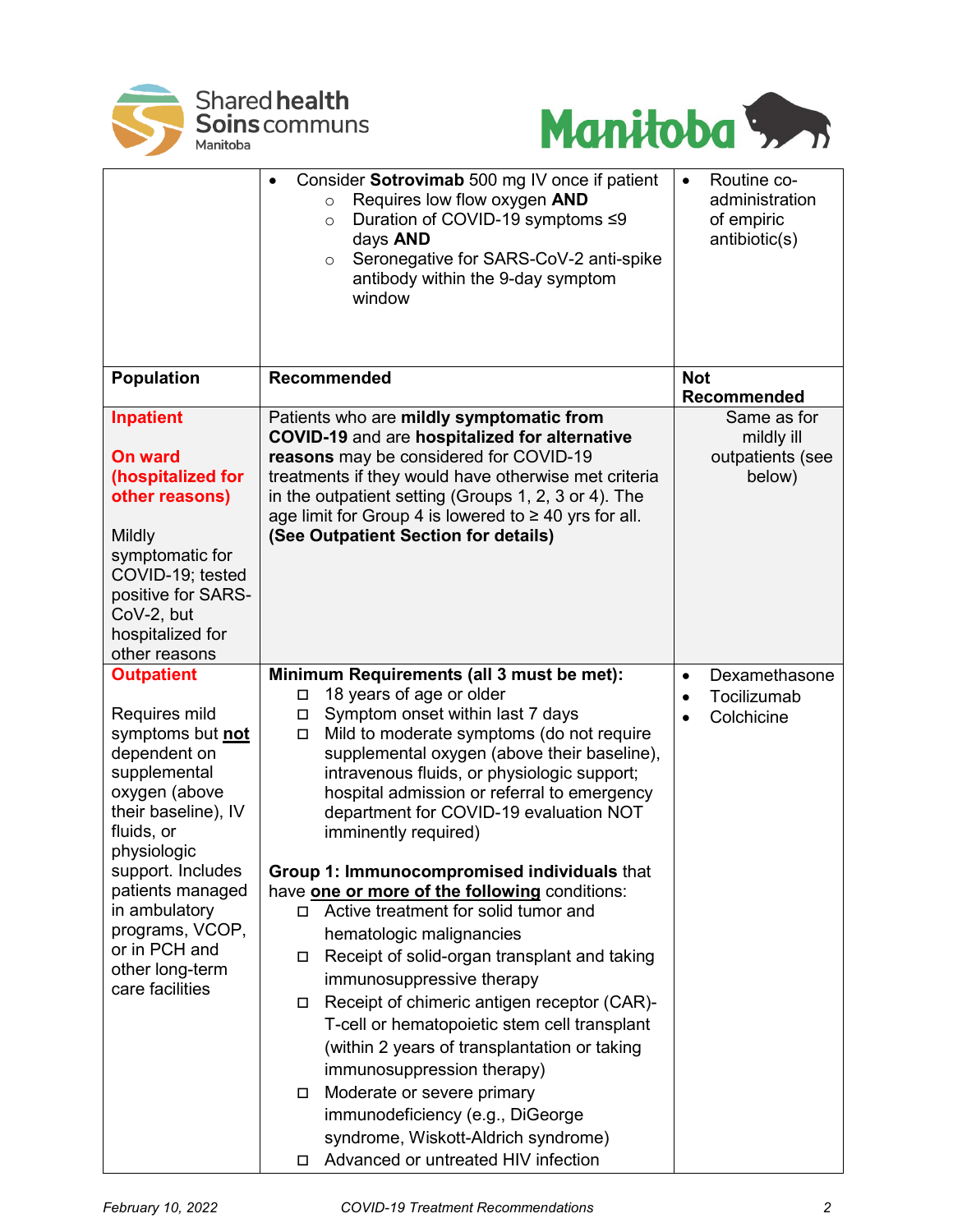



|  | Active treatment with high-dose<br>$\Box$                                                        |  |
|--|--------------------------------------------------------------------------------------------------|--|
|  | corticosteroids (i.e., ≥20 mg/d prednisone or<br>equivalent when administered for ≥2 weeks),     |  |
|  | alkylating agents, antimetabolites,                                                              |  |
|  | transplant-related immunosuppressive                                                             |  |
|  | drugs, cancer chemotherapeutic agents                                                            |  |
|  | classified as severely immunosuppressive                                                         |  |
|  | □ Tumor-necrosis factor (TNF) blockers, and                                                      |  |
|  | other biologic agents that are                                                                   |  |
|  | immunosuppressive or immunomodulatory                                                            |  |
|  |                                                                                                  |  |
|  | 1. Sotrovimab 500 mg IV once if COVID-19                                                         |  |
|  | symptoms for ≤7 days AND regardless of                                                           |  |
|  | previous vaccination status or prior infection with                                              |  |
|  | SARS-CoV-2. Serologic testing is not<br>recommended.                                             |  |
|  |                                                                                                  |  |
|  | 2. Based on patient preference and sotrovimab                                                    |  |
|  | availability one of the following alternatives may                                               |  |
|  | be considered:                                                                                   |  |
|  | <b>Remdesivir</b> 200 mg IV on day 1, then<br>$\circ$<br>100 mg IV daily x 2 days if duration of |  |
|  | symptoms ≤7 days                                                                                 |  |
|  | <b>OR</b>                                                                                        |  |
|  | <b>Paxlovid</b> (nirmatrelvir 300mg [2 tabs] +<br>$\circ$                                        |  |
|  | ritonavir 100mg [1 tab]) PO BID x5 days                                                          |  |
|  | if duration of symptoms ≤5 days                                                                  |  |
|  | <b>CAVEATS:</b><br>a) Recent serum creatinine test (must be                                      |  |
|  | within the last six months*):                                                                    |  |
|  | *EXCEPTION: If patient is less than 50                                                           |  |
|  | years with no comorbid medical                                                                   |  |
|  | conditions and has a BMI of less than 30                                                         |  |
|  | and has a previously normal serum                                                                |  |
|  | creatinine level, then measurement of                                                            |  |
|  | serum creatinine within six months is<br>optional.                                               |  |
|  |                                                                                                  |  |
|  | b) Check drug-drug interactions                                                                  |  |
|  | https://sharedhealthmb.ca/files/covid-19-                                                        |  |
|  | paxlovid-drug-interactions.pdf                                                                   |  |
|  | c) Contraindicated in pregnancy                                                                  |  |
|  | d) Contraindicated in severe liver                                                               |  |
|  | disease (Child-Pugh class C) or renal                                                            |  |
|  | failure (eGFR<30)                                                                                |  |
|  |                                                                                                  |  |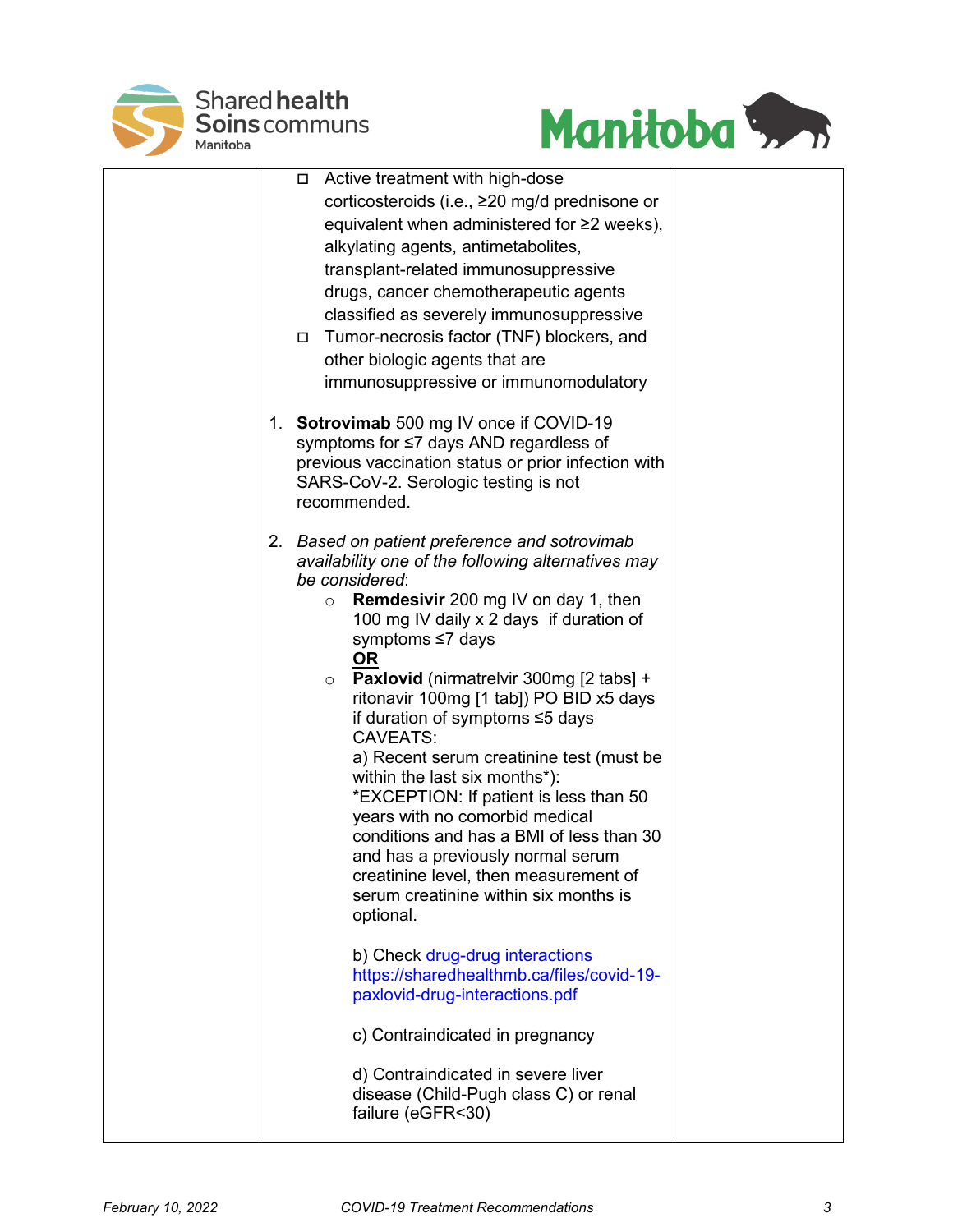



|        | e) If eGFR 30-60 ml/min use half dose                 |  |
|--------|-------------------------------------------------------|--|
|        | nirmatrelvir 150 mg [1 tab] + ritonavir 100           |  |
|        | mg [1 tab] PO BID x5 days                             |  |
|        |                                                       |  |
|        | 3. If antivirals and monoclonals unavailable or       |  |
|        | contraindicated consider.                             |  |
|        | <b>Fluvoxamine</b> 50 mg PO daily x 1 day,<br>$\circ$ |  |
|        | followed by 50mg PO BID x 1 day, then                 |  |
|        | 100mg PO BID for total treatment course               |  |
|        | of 15 days if symptom duration $\leq 7$ days          |  |
|        | <b>OR</b>                                             |  |
|        | Inhaled Budesonide 800 mcg BID x 14<br>$\circ$        |  |
|        | days if symptom duration $\leq 7$ days                |  |
|        | Group 2 Criteria (all 3 must be met):                 |  |
|        | □ Unvaccinated (zero doses) or partially              |  |
|        | vaccinated (1 dose of a 2-dose series)                |  |
|        | □ No history of a test confirmed COVID-19             |  |
|        | infection in the last 6 months                        |  |
|        | $\Box$ >40 years of age                               |  |
|        |                                                       |  |
|        | Group 3 Criteria (all 3 criteria plus 1 risk factor): |  |
|        | □ Unvaccinated (zero doses) or partially              |  |
|        | vaccinated (1 dose of a 2-dose series)                |  |
|        | □ No history of a test confirmed COVID-19             |  |
|        | infection in the last 6 months                        |  |
|        | $\Box$ 18-40 years old                                |  |
|        | AND have one of the following risk factors:           |  |
| $\Box$ | Diabetes (diet controlled, insulin, non-              |  |
|        | insulin)                                              |  |
|        | $\Box$ Smoking (current or previous)                  |  |
|        | □ BMI >30                                             |  |
|        | $\Box$ Cancer, active treatment of, or in follow up   |  |
|        | □ Cerebrovascular disease (stroke, TIA's)             |  |
|        | □ Chronic kidney disease (estimated                   |  |
|        | GFR<60), or dialysis patient                          |  |
|        | Chronic lung diseases limited to:                     |  |
|        | Interstitial lung disease<br>□                        |  |
|        | Pulmonary embolism<br>□                               |  |
|        | <b>Pulmonary hypertension</b>                         |  |
|        | Bronchopulmonary dysplasia                            |  |
|        | □ Bronchiectasis                                      |  |
|        | □ COPD (chronic obstructive                           |  |
|        | pulmonary disease)                                    |  |
| П.     | Chronic liver diseases limited to:                    |  |
|        | □ Cirrhosis                                           |  |
|        | Non-alcoholic fatty liver disease<br>□                |  |
|        | Alcoholic liver disease<br>П                          |  |
|        | Autoimmune hepatitis<br>□                             |  |
| □      | Heart conditions limited to:                          |  |
|        |                                                       |  |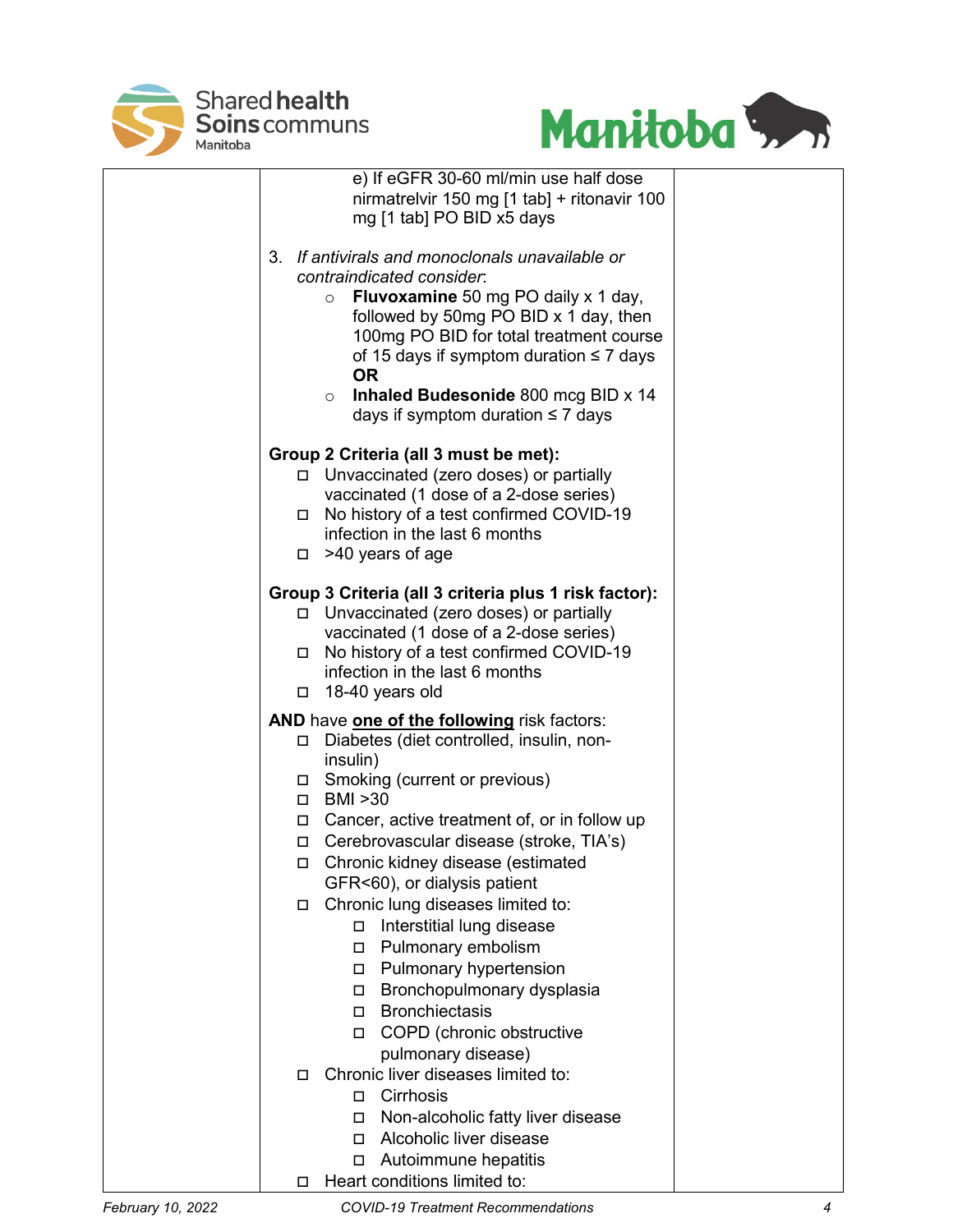



|        | □ Heart failure or cardiomyopathies                                                        |
|--------|--------------------------------------------------------------------------------------------|
|        | Coronary artery disease                                                                    |
| О.     | Mental health disorders limited to:                                                        |
|        | □ Mood disorders, including depression                                                     |
|        | □ Schizophrenia spectrum disorders                                                         |
| 0      | Pregnancy and recent pregnancy (not                                                        |
|        | eligible for paxlovid)                                                                     |
| П.     | On treatment for Tuberculosis                                                              |
|        | <b>Group 4 Criteria:</b>                                                                   |
|        | □ No history of a test confirmed COVID-19<br>infection in the last 6 months                |
|        | AND (one of the criteria below plus at least 1<br>risk factor):                            |
|        | Individual self-identifies as Indigenous* and                                              |
|        | is 40 years or older and completely                                                        |
|        | vaccinated (2 doses of 2-dose series) but >4                                               |
|        | months have elapsed since the 2 <sup>nd</sup> dose (or                                     |
|        | 1-dose of single-dose series of vaccine and                                                |
|        | more than 4 months have elapsed)**<br>Individual is 50 years or older and                  |
|        | completely vaccinated (2 doses of 2-dose                                                   |
|        | series) but >4 months have elapsed since                                                   |
|        | 2 <sup>nd</sup> dose (or 1-dose of single dose series of                                   |
|        | vaccine and more than 4 months have                                                        |
|        | elapsed)**                                                                                 |
|        | * Indigenous includes people who identify as First                                         |
|        | Nations, Metis or Inuit.                                                                   |
|        | ** Individuals in the above categories who are <14                                         |
|        | days post booster dose are candidates.                                                     |
|        | AND one or more of the following risk factors:<br>Diabetes (diet controlled, insulin, non- |
|        | insulin)                                                                                   |
| п.     | Smoking (current or previous)                                                              |
|        | <b>BMI &gt;30</b>                                                                          |
| П      | Cancer, active treatment of, or in follow up                                               |
| $\Box$ | Cerebrovascular disease (stroke, TIA's)                                                    |
| $\Box$ | Chronic kidney disease (estimated                                                          |
|        | GFR<60), or dialysis patient                                                               |
| □      | Chronic lung diseases limited to:                                                          |
|        | Interstitial lung disease<br>$\Box$                                                        |
|        | Pulmonary embolism<br>□                                                                    |
|        | Pulmonary hypertension<br>□                                                                |
|        | Bronchopulmonary dysplasia                                                                 |
|        | <b>Bronchiectasis</b><br>0                                                                 |
|        | COPD (chronic obstructive<br>П.                                                            |
|        | pulmonary disease)                                                                         |
| □      | Chronic liver diseases limited to:                                                         |

□ Cirrhosis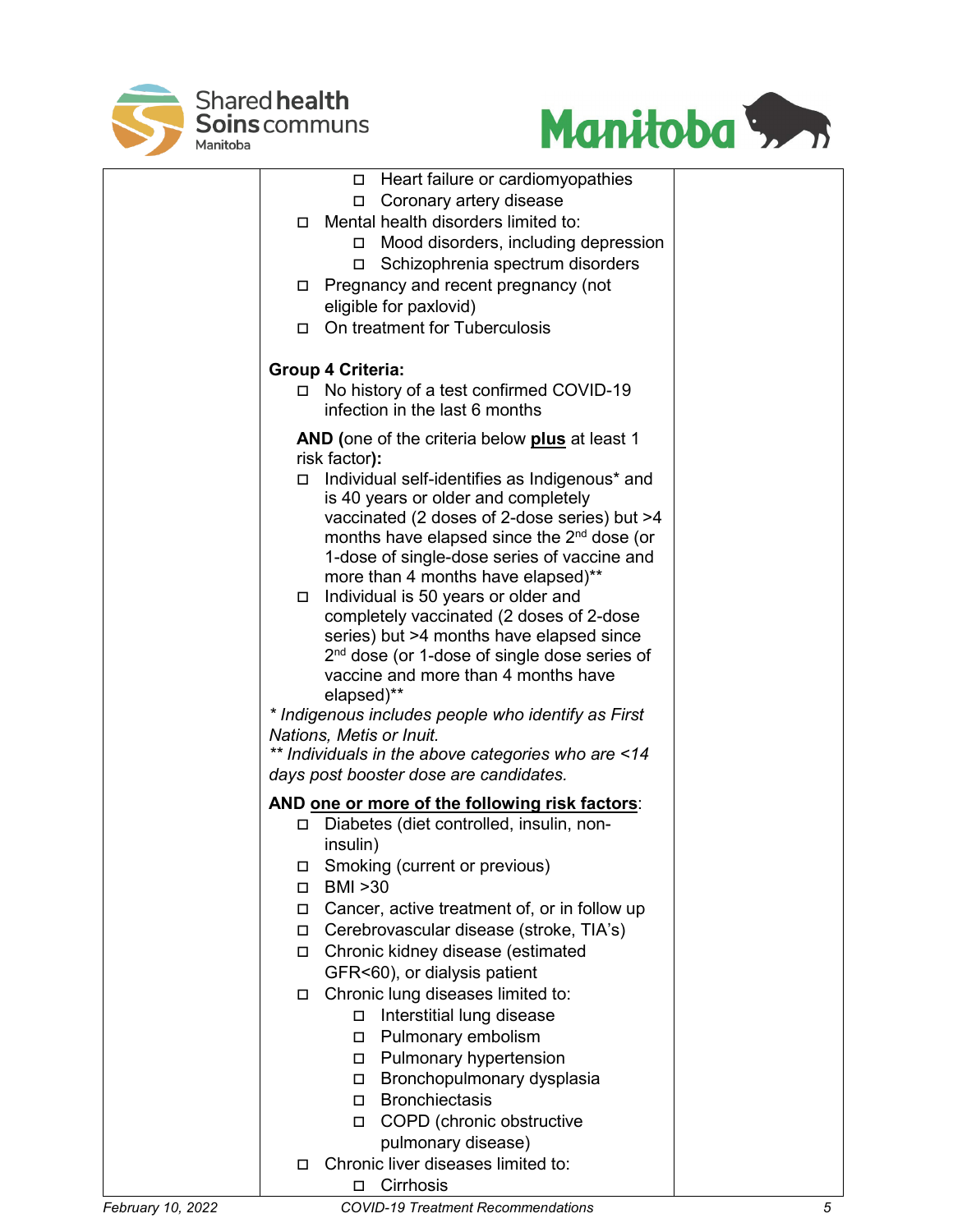



| Non-alcoholic fatty liver disease<br>0.                                    |
|----------------------------------------------------------------------------|
| Alcoholic liver disease<br>П.<br>$\Box$ Autoimmune hepatitis               |
| Heart conditions limited to:<br>$\Box$                                     |
| □ Heart failure or cardiomyopathies                                        |
| Coronary artery disease<br>□                                               |
| Mental health disorders limited to:<br>П.                                  |
| Mood disorders, including depression<br>$\Box$                             |
| Schizophrenia spectrum disorders<br>□                                      |
| Pregnancy and recent pregnancy (not<br>□                                   |
| eligible for paxlovid)                                                     |
| On treatment for Tuberculosis<br>П.                                        |
| For patients who meet criteria for Group 2, 3, or<br>1.                    |
| 4, consider one of the following antivirals:                               |
| <b>Paxlovid</b> (nirmatrelvir 300mg [2 tabs] +<br>$\circ$                  |
| ritonavir 100mg [1 tab]) PO BID x5 days                                    |
| if duration of symptoms ≤5 days                                            |
| <b>CAVEATS:</b>                                                            |
| a) Recent serum creatinine test (must be                                   |
| within the last six months*):                                              |
| *EXCEPTION: If patient is less than 50                                     |
| years with no comorbid medical<br>conditions and has a BMI of less than 30 |
| and has a previously normal serum                                          |
| creatinine level, then measurement of                                      |
| serum creatinine within six months is                                      |
| optional                                                                   |
| b) check drug-drug interactions                                            |
| https://sharedhealthmb.ca/files/covid-19-                                  |
| paxlovid-drug-interactions.pdf                                             |
|                                                                            |
| c) Contraindicated in pregnancy                                            |
| d) Contraindicated in severe liver                                         |
| disease (Child-Pugh class C) or renal                                      |
| failure ( $eGFR < 30$ mL/min)                                              |
| e) If eGFR 30-60 ml/min use half dose                                      |
| nirmatrelvir- nirmatrelvir 150 mg [1 tab] +                                |
| ritonavir 100 mg [1 tab] PO BID x5 days                                    |
| <b>OR</b>                                                                  |
| <b>Remdesivir</b> 200 mg IV on day 1, then<br>$\circ$                      |
| 100 mg IV daily x 2 days, if duration of                                   |
| COVID-19 symptoms $\leq$ 7 days (for                                       |
| pregnancy would only use if risk of                                        |
| hospital/ICU admission is high AND                                         |